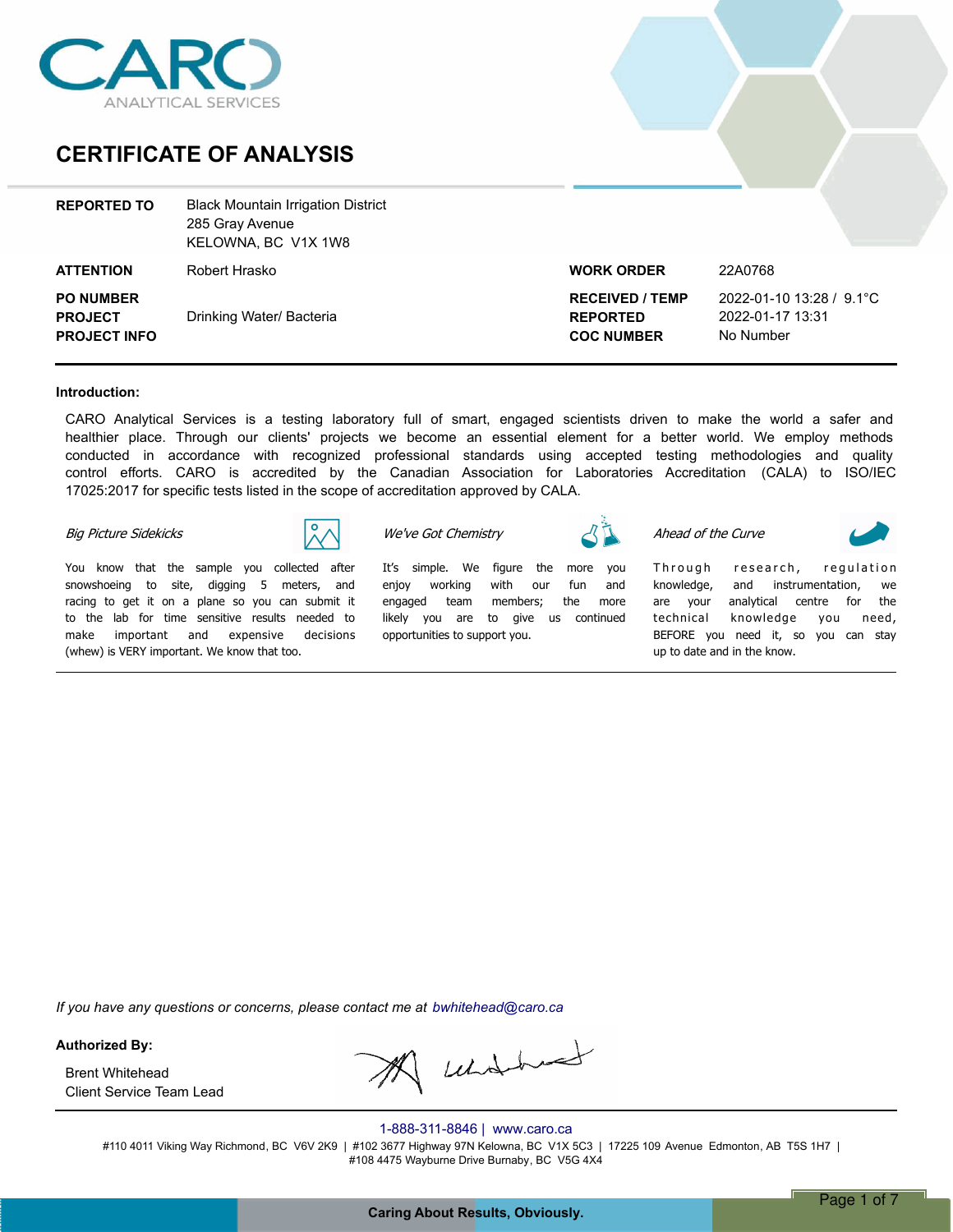

| <b>REPORTED TO</b><br><b>PROJECT</b> | <b>Black Mountain Irrigation District</b><br>Drinking Water/ Bacteria |               |                  | <b>WORK ORDER</b><br><b>REPORTED</b> | 22A0768<br>2022-01-17 13:31 |                 |
|--------------------------------------|-----------------------------------------------------------------------|---------------|------------------|--------------------------------------|-----------------------------|-----------------|
| Analyte                              |                                                                       | <b>Result</b> | <b>Guideline</b> | <b>RL</b> Units                      | Analyzed                    | Qualifier       |
|                                      | Booster #1 (22A0768-01)   Matrix: Water   Sampled: 2022-01-10 08:35   |               |                  |                                      |                             |                 |
| <b>Microbiological Parameters</b>    |                                                                       |               |                  |                                      |                             |                 |
| Coliforms, Total                     |                                                                       | < 1           | $MAC = 0$        | 1 CFU/100 mL                         | 2022-01-10                  |                 |
| E. coli                              |                                                                       | < 1           | $MAC = 0$        | 1 CFU/100 mL                         | 2022-01-10                  |                 |
|                                      | Screen Works (22A0768-02)   Matrix: Water   Sampled: 2022-01-10 08:59 |               |                  |                                      |                             |                 |
| <b>General Parameters</b>            |                                                                       |               |                  |                                      |                             |                 |
| Alkalinity, Total (as CaCO3)         |                                                                       | 45.5          | N/A              | $1.0$ mg/L                           | 2022-01-11                  |                 |
|                                      | Alkalinity, Phenolphthalein (as CaCO3)                                | < 1.0         | N/A              | $1.0$ mg/L                           | 2022-01-11                  |                 |
| Alkalinity, Bicarbonate (as CaCO3)   |                                                                       | 45.5          | N/A              | $1.0$ mg/L                           | 2022-01-11                  |                 |
| Alkalinity, Carbonate (as CaCO3)     |                                                                       | < 1.0         | N/A              | $1.0$ mg/L                           | 2022-01-11                  |                 |
| Alkalinity, Hydroxide (as CaCO3)     |                                                                       | < 1.0         | N/A              | 1.0 mg/L                             | 2022-01-11                  |                 |
| Colour, True                         |                                                                       | < 5.0         | $AO \leq 15$     | 5.0 CU                               | 2022-01-14                  | HT <sub>1</sub> |
| Conductivity (EC)                    |                                                                       | 123           | N/A              | $2.0 \text{ }\mu\text{S/cm}$         | 2022-01-11                  |                 |
| pH                                   |                                                                       | 6.99          | $7.0 - 10.5$     | 0.10 pH units                        | 2022-01-11                  | HT <sub>2</sub> |
| Turbidity                            |                                                                       | 0.33          | OG < 1           | 0.10 NTU                             | 2022-01-13                  |                 |

| <b>Anions</b>                          |          |               |                              |            |                 |
|----------------------------------------|----------|---------------|------------------------------|------------|-----------------|
| Chloride                               | 12.3     | $AO \leq 250$ | 0.10 mg/L                    | 2022-01-11 |                 |
| Fluoride                               | 0.10     | $MAC = 1.5$   | $0.10$ mg/L                  | 2022-01-11 |                 |
| Nitrate (as N)                         | 3.17     | $MAC = 10$    | 0.010 mg/L                   | 2022-01-11 |                 |
| Nitrite (as N)                         | < 0.010  | $MAC = 1$     | 0.010 mg/L                   | 2022-01-11 |                 |
| Sulfate                                | 24.9     | $AO \leq 500$ | $1.0$ mg/L                   | 2022-01-11 |                 |
| <b>Calculated Parameters</b>           |          |               |                              |            |                 |
| Hardness, Total (as CaCO3)             | 239      | None Required | 0.500 mg/L                   | N/A        |                 |
| Langelier Index                        | 0.2      | N/A           | $-5.0$                       | 2022-01-17 |                 |
| Solids, Total Dissolved                | 270      | $AO \leq 500$ | 1.00 mg/L                    | N/A        |                 |
| <b>General Parameters</b>              |          |               |                              |            |                 |
| Alkalinity, Total (as CaCO3)           | 195      | N/A           | $1.0$ mg/L                   | 2022-01-11 |                 |
| Alkalinity, Phenolphthalein (as CaCO3) | < 1.0    | N/A           | $1.0$ mg/L                   | 2022-01-11 |                 |
| Alkalinity, Bicarbonate (as CaCO3)     | 195      | N/A           | 1.0 $mg/L$                   | 2022-01-11 |                 |
| Alkalinity, Carbonate (as CaCO3)       | < 1.0    | N/A           | 1.0<br>mg/L                  | 2022-01-11 |                 |
| Alkalinity, Hydroxide (as CaCO3)       | < 1.0    | N/A           | 1.0<br>mg/L                  | 2022-01-11 |                 |
| Colour, True                           | < 5.0    | $AO \leq 15$  | 5.0 CU                       | 2022-01-14 | HT <sub>1</sub> |
| Conductivity (EC)                      | 488      | N/A           | $2.0 \text{ }\mu\text{S/cm}$ | 2022-01-11 |                 |
| Cyanide, Total                         | < 0.0020 | $MAC = 0.2$   | 0.0020 mg/L                  | 2022-01-12 |                 |
| pH                                     | 7.48     | $7.0 - 10.5$  | $0.10$ pH units              | 2022-01-11 | HT <sub>2</sub> |
| Temperature, at pH                     | 23.0     | N/A           | $^{\circ}C$                  | 2022-01-11 | HT <sub>2</sub> |
| Turbidity                              | < 0.10   | OG < 1        | 0.10 NTU                     | 2022-01-13 |                 |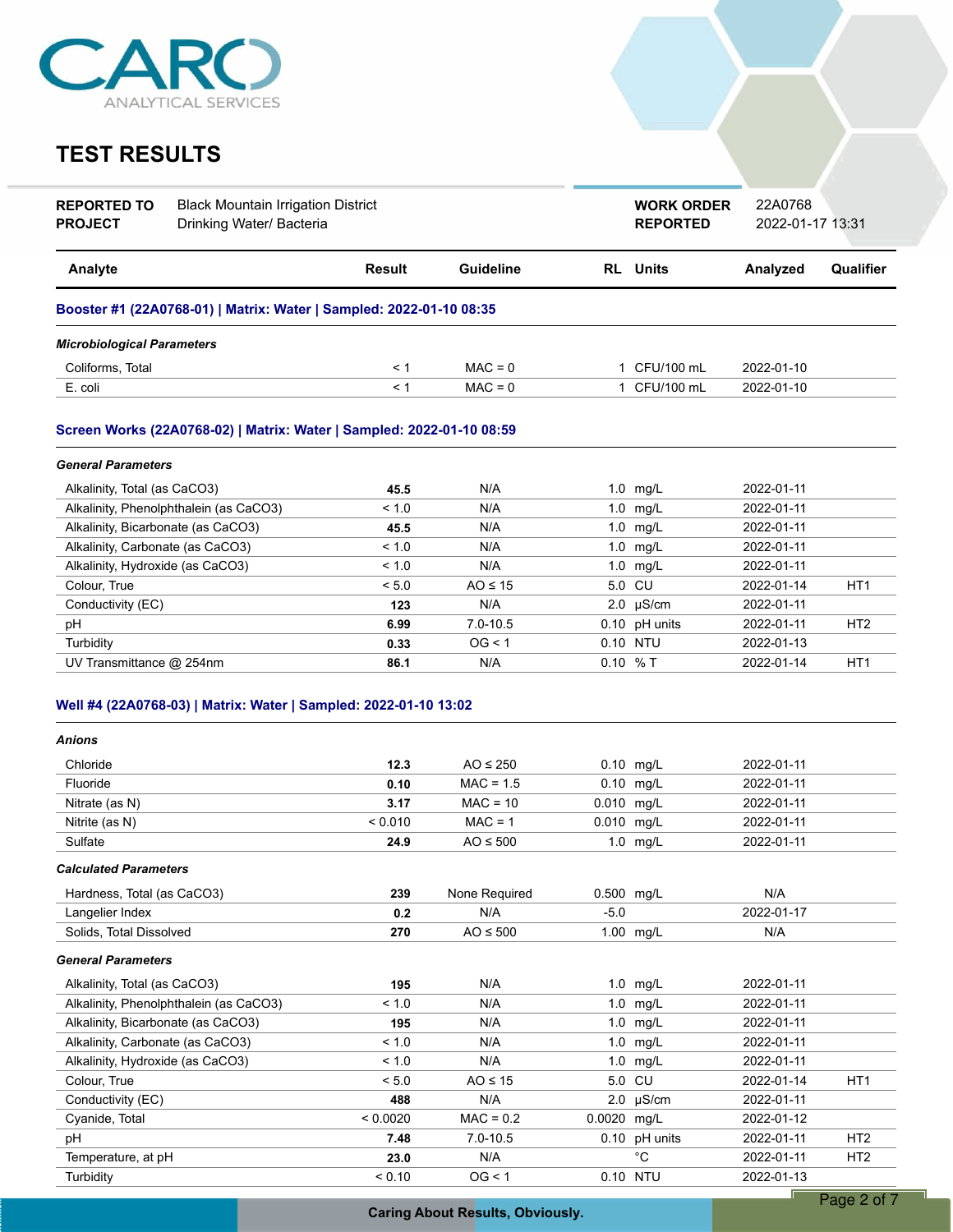

| <b>REPORTED TO</b><br><b>PROJECT</b> | <b>Black Mountain Irrigation District</b><br>Drinking Water/ Bacteria       |               |               |               | <b>WORK ORDER</b><br><b>REPORTED</b> | 22A0768<br>2022-01-17 13:31 |           |
|--------------------------------------|-----------------------------------------------------------------------------|---------------|---------------|---------------|--------------------------------------|-----------------------------|-----------|
| Analyte                              |                                                                             | <b>Result</b> | Guideline     |               | <b>RL</b> Units                      | Analyzed                    | Qualifier |
|                                      | Well #4 (22A0768-03)   Matrix: Water   Sampled: 2022-01-10 13:02, Continued |               |               |               |                                      |                             |           |
| <b>Microbiological Parameters</b>    |                                                                             |               |               |               |                                      |                             |           |
| Coliforms, Total                     |                                                                             | < 1           | $MAC = 0$     |               | 1 CFU/100 mL                         | 2022-01-10                  |           |
| E. coli                              |                                                                             | < 1           | $MAC = 0$     |               | 1 CFU/100 mL                         | 2022-01-10                  |           |
| <b>Total Metals</b>                  |                                                                             |               |               |               |                                      |                             |           |
| Aluminum, total                      |                                                                             | < 0.0050      | OG < 0.1      | 0.0050 mg/L   |                                      | 2022-01-12                  |           |
| Antimony, total                      |                                                                             | < 0.00020     | $MAC = 0.006$ | 0.00020       | mg/L                                 | 2022-01-12                  |           |
| Arsenic, total                       |                                                                             | < 0.00050     | $MAC = 0.01$  | 0.00050       | mg/L                                 | 2022-01-12                  |           |
| Barium, total                        |                                                                             | 0.0139        | $MAC = 2$     | 0.0050 mg/L   |                                      | 2022-01-12                  |           |
| Boron, total                         |                                                                             | < 0.0500      | $MAC = 5$     | 0.0500 mg/L   |                                      | 2022-01-12                  |           |
| Cadmium, total                       |                                                                             | 0.000028      | $MAC = 0.005$ | 0.000010      | mg/L                                 | 2022-01-12                  |           |
| Calcium, total                       |                                                                             | 73.0          | None Required | 0.20          | mg/L                                 | 2022-01-12                  |           |
| Chromium, total                      |                                                                             | < 0.00050     | $MAC = 0.05$  | 0.00050       | mg/L                                 | 2022-01-12                  |           |
| Cobalt, total                        |                                                                             | < 0.00010     | N/A           | 0.00010 mg/L  |                                      | 2022-01-12                  |           |
| Copper, total                        |                                                                             | 0.00402       | $MAC = 2$     | 0.00040 mg/L  |                                      | 2022-01-12                  |           |
| Iron, total                          |                                                                             | < 0.010       | $AO \leq 0.3$ | 0.010 mg/L    |                                      | 2022-01-12                  |           |
| Lead, total                          |                                                                             | 0.00027       | $MAC = 0.005$ | 0.00020       | mg/L                                 | 2022-01-12                  |           |
| Magnesium, total                     |                                                                             | 13.8          | None Required | 0.010 mg/L    |                                      | 2022-01-12                  |           |
| Manganese, total                     |                                                                             | < 0.00020     | $MAC = 0.12$  | 0.00020 mg/L  |                                      | 2022-01-12                  |           |
| Mercury, total                       |                                                                             | < 0.000010    | $MAC = 0.001$ | 0.000010 mg/L |                                      | 2022-01-12                  |           |
| Molybdenum, total                    |                                                                             | 0.00141       | N/A           | 0.00010 mg/L  |                                      | 2022-01-12                  |           |
| Nickel, total                        |                                                                             | 0.00055       | N/A           | 0.00040       | mg/L                                 | 2022-01-12                  |           |
| Potassium, total                     |                                                                             | 1.86          | N/A           |               | 0.10 mg/L                            | 2022-01-12                  |           |
| Selenium, total                      |                                                                             | 0.00058       | $MAC = 0.05$  | 0.00050 mg/L  |                                      | 2022-01-12                  |           |
| Sodium, total                        |                                                                             | 11.4          | $AO \leq 200$ |               | $0.10$ mg/L                          | 2022-01-12                  |           |
| Strontium, total                     |                                                                             | 0.304         | $MAC = 7$     | 0.0010 mg/L   |                                      | 2022-01-12                  |           |
| Uranium, total                       |                                                                             | 0.00112       | $MAC = 0.02$  | 0.000020      | mg/L                                 | 2022-01-12                  |           |
| Zinc, total                          |                                                                             | < 0.0040      | $AO \leq 5$   | 0.0040 mg/L   |                                      | 2022-01-12                  |           |

### **Hadden Outlet - Raw (22A0768-04) | Matrix: Water | Sampled: 2022-01-10 08:53**

| <b>Microbiological Parameters</b> |    |           |            |            |
|-----------------------------------|----|-----------|------------|------------|
| Coliforms, Total (Q-Tray)         | 39 | $MAC = 0$ | MPN/100 mL | 2022-01-10 |
| E. coli (Q-Tray)                  |    | $MAC = 0$ | MPN/100 mL | 2022-01-10 |

### **Stevens Outlet - Raw (22A0768-05) | Matrix: Water | Sampled: 2022-01-10 09:21**

| <b>Microbiological Parameters</b> |    |           |            |            |
|-----------------------------------|----|-----------|------------|------------|
| Coliforms, Total (Q-Tray)         | 35 | $MAC = 0$ | MPN/100 mL | 2022-01-10 |
| E. coli (Q-Tray)                  |    | $MAC = 0$ | MPN/100 mL | 2022-01-10 |

### **2921 Belgo Rd (22A0768-06) | Matrix: Water | Sampled: 2022-01-10 07:48**

*Microbiological Parameters*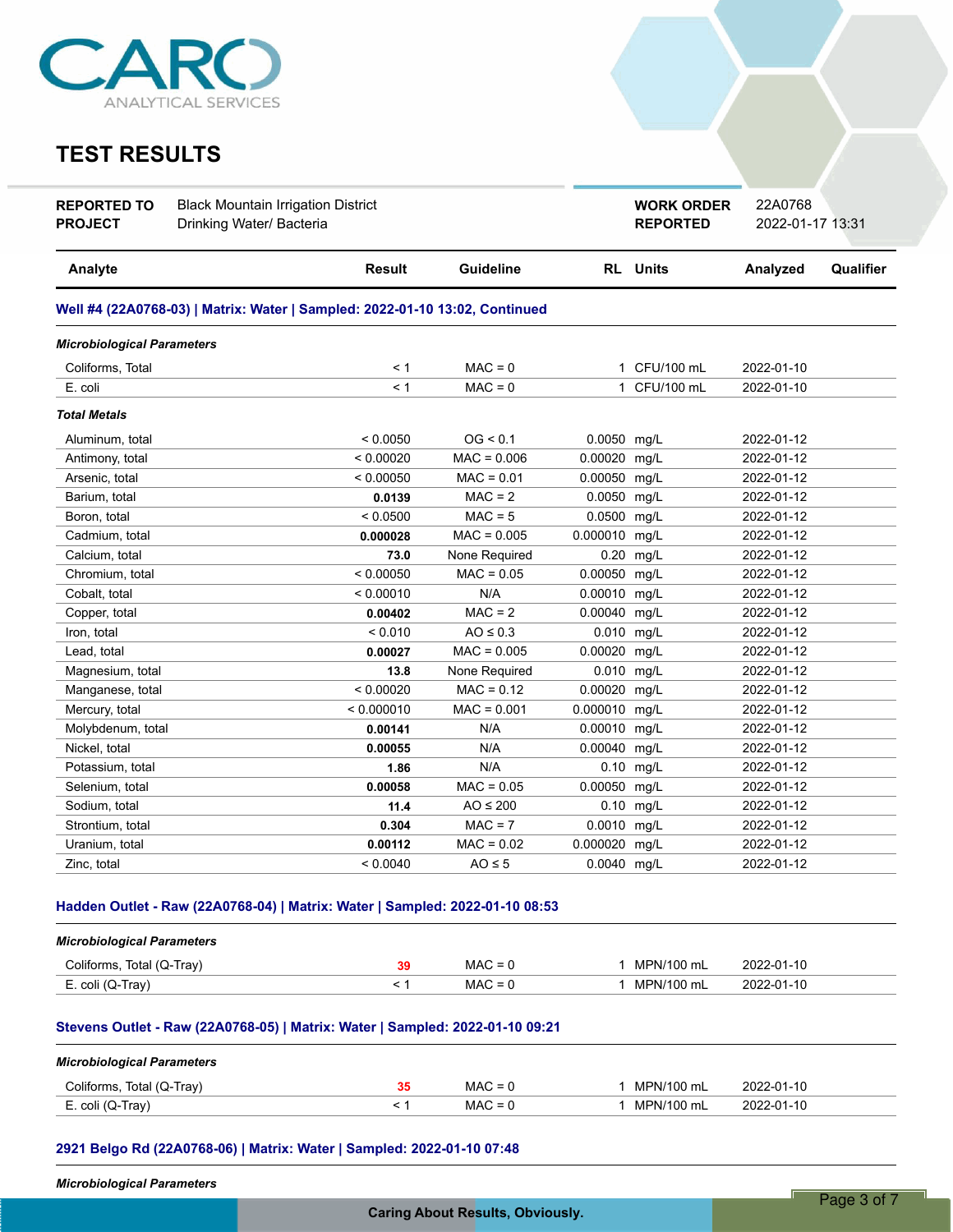

| <b>REPORTED TO</b><br><b>PROJECT</b> | <b>Black Mountain Irrigation District</b><br>Drinking Water/ Bacteria             |          |                  |             | <b>WORK ORDER</b><br><b>REPORTED</b> | 22A0768<br>2022-01-17 13:31 |                 |
|--------------------------------------|-----------------------------------------------------------------------------------|----------|------------------|-------------|--------------------------------------|-----------------------------|-----------------|
| Analyte                              |                                                                                   | Result   | <b>Guideline</b> |             | <b>RL</b> Units                      | Analyzed                    | Qualifier       |
|                                      | 2921 Belgo Rd (22A0768-06)   Matrix: Water   Sampled: 2022-01-10 07:48, Continued |          |                  |             |                                      |                             |                 |
|                                      | <b>Microbiological Parameters, Continued</b>                                      |          |                  |             |                                      |                             |                 |
| Coliforms, Total                     |                                                                                   | < 1      | $MAC = 0$        |             | 1 CFU/100 mL                         | 2022-01-10                  |                 |
| E. coli                              |                                                                                   | $\leq 1$ | $MAC = 0$        |             | 1 CFU/100 mL                         | 2022-01-10                  |                 |
|                                      | Kirschner Reservoir (22A0768-07)   Matrix: Water   Sampled: 2022-01-10 08:15      |          |                  |             |                                      |                             |                 |
| <b>Microbiological Parameters</b>    |                                                                                   |          |                  |             |                                      |                             |                 |
| Coliforms, Total                     |                                                                                   | < 1      | $MAC = 0$        |             | 1 CFU/100 mL                         | 2022-01-10                  |                 |
| E. coli                              |                                                                                   | $\leq 1$ | $MAC = 0$        |             | 1 CFU/100 mL                         | 2022-01-10                  |                 |
|                                      | Prospect Reservoir (22A0768-08)   Matrix: Water   Sampled: 2022-01-10 11:09       |          |                  |             |                                      |                             |                 |
| <b>Microbiological Parameters</b>    |                                                                                   |          |                  |             |                                      |                             |                 |
| Coliforms, Total                     |                                                                                   | $\leq 1$ | $MAC = 0$        |             | 1 CFU/100 mL                         | 2022-01-10                  |                 |
| E. coli                              |                                                                                   | < 1      | $MAC = 0$        |             | 1 CFU/100 mL                         | 2022-01-10                  |                 |
| <b>Anions</b>                        |                                                                                   |          |                  |             |                                      |                             |                 |
| Chloride                             |                                                                                   | 8.39     | $AO \leq 250$    |             | 0.10 mg/L                            | 2022-01-11                  |                 |
| Fluoride                             |                                                                                   | < 0.10   | $MAC = 1.5$      |             | $0.10$ mg/L                          | 2022-01-11                  |                 |
| Nitrate (as N)                       |                                                                                   | 0.023    | $MAC = 10$       | 0.010 mg/L  |                                      | 2022-01-11                  |                 |
| Nitrite (as N)                       |                                                                                   | < 0.010  | $MAC = 1$        | 0.010 mg/L  |                                      | 2022-01-11                  |                 |
| Sulfate                              |                                                                                   | 6.9      | $AO \leq 500$    |             | 1.0 mg/L                             | 2022-01-11                  |                 |
| <b>Calculated Parameters</b>         |                                                                                   |          |                  |             |                                      |                             |                 |
| Hardness, Total (as CaCO3)           |                                                                                   | 54.7     | None Required    | 0.500 mg/L  |                                      | N/A                         |                 |
| Langelier Index                      |                                                                                   | $-1.5$   | N/A              | $-5.0$      |                                      | 2022-01-17                  |                 |
| Solids, Total Dissolved              |                                                                                   | 67.8     | $AO \leq 500$    |             | 1.00 mg/L                            | N/A                         |                 |
| <b>General Parameters</b>            |                                                                                   |          |                  |             |                                      |                             |                 |
| Alkalinity, Total (as CaCO3)         |                                                                                   | 45.9     | N/A              |             | 1.0 mg/L                             | 2022-01-11                  |                 |
|                                      | Alkalinity, Phenolphthalein (as CaCO3)                                            | < 1.0    | N/A              |             | 1.0 mg/L                             | 2022-01-11                  |                 |
| Alkalinity, Bicarbonate (as CaCO3)   |                                                                                   | 45.9     | N/A              |             | 1.0 mg/L                             | 2022-01-11                  |                 |
| Alkalinity, Carbonate (as CaCO3)     |                                                                                   | < 1.0    | N/A              |             | 1.0 mg/L                             | 2022-01-11                  |                 |
| Alkalinity, Hydroxide (as CaCO3)     |                                                                                   | < 1.0    | N/A              |             | 1.0 mg/L                             | 2022-01-11                  |                 |
| Colour, True                         |                                                                                   | < 5.0    | $AO \leq 15$     |             | 5.0 CU                               | 2022-01-14                  | HT <sub>1</sub> |
| Conductivity (EC)                    |                                                                                   | 126      | N/A              |             | $2.0$ µS/cm                          | 2022-01-11                  |                 |
| Cyanide, Total                       |                                                                                   | < 0.0020 | $MAC = 0.2$      | 0.0020 mg/L |                                      | 2022-01-12                  |                 |
| рH                                   |                                                                                   | 7.05     | $7.0 - 10.5$     |             | 0.10 pH units                        | 2022-01-11                  | HT <sub>2</sub> |
| Temperature, at pH                   |                                                                                   | 23.1     | N/A              |             | $^{\circ}C$                          | 2022-01-11                  | HT <sub>2</sub> |
| Turbidity                            |                                                                                   | 0.32     | OG < 1           |             | 0.10 NTU                             | 2022-01-13                  |                 |

*Microbiological Parameters*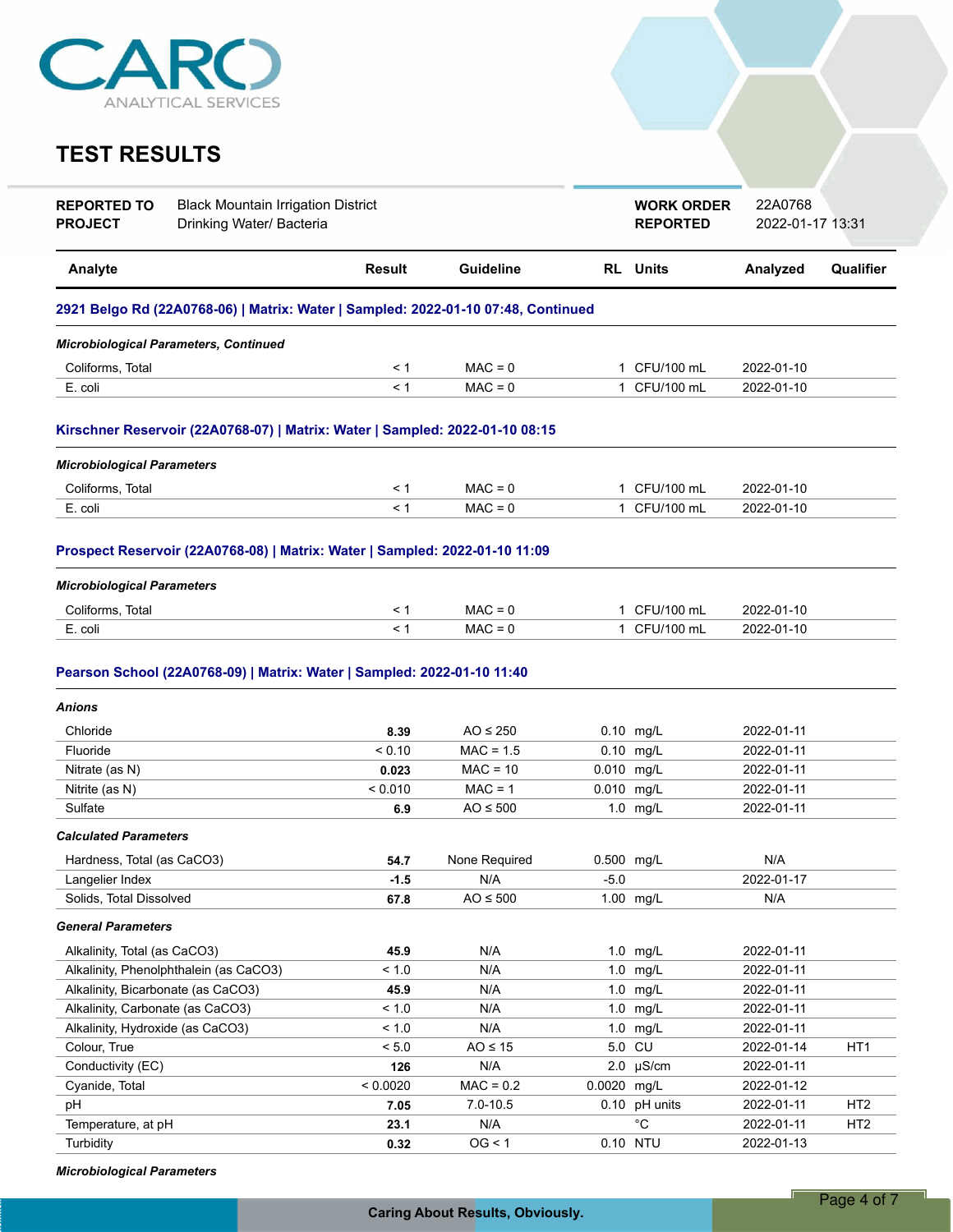

| <b>REPORTED TO</b><br><b>PROJECT</b> | <b>Black Mountain Irrigation District</b><br>Drinking Water/ Bacteria              |            |               |               | <b>WORK ORDER</b><br><b>REPORTED</b> | 22A0768<br>2022-01-17 13:31 |           |
|--------------------------------------|------------------------------------------------------------------------------------|------------|---------------|---------------|--------------------------------------|-----------------------------|-----------|
| Analyte                              |                                                                                    | Result     | Guideline     |               | <b>RL</b> Units                      | Analyzed                    | Qualifier |
|                                      | Pearson School (22A0768-09)   Matrix: Water   Sampled: 2022-01-10 11:40, Continued |            |               |               |                                      |                             |           |
|                                      | <b>Microbiological Parameters, Continued</b>                                       |            |               |               |                                      |                             |           |
| Coliforms, Total                     |                                                                                    | < 1        | $MAC = 0$     |               | 1 CFU/100 mL                         | 2022-01-10                  |           |
| E. coli                              |                                                                                    | < 1        | $MAC = 0$     | 1.            | CFU/100 mL                           | 2022-01-10                  |           |
| <b>Total Metals</b>                  |                                                                                    |            |               |               |                                      |                             |           |
| Aluminum, total                      |                                                                                    | 0.0729     | OG < 0.1      | 0.0050 mg/L   |                                      | 2022-01-12                  |           |
| Antimony, total                      |                                                                                    | < 0.00020  | $MAC = 0.006$ | 0.00020       | mg/L                                 | 2022-01-12                  |           |
| Arsenic, total                       |                                                                                    | < 0.00050  | $MAC = 0.01$  | 0.00050       | mg/L                                 | 2022-01-12                  |           |
| Barium, total                        |                                                                                    | 0.0099     | $MAC = 2$     | 0.0050 mg/L   |                                      | 2022-01-12                  |           |
| Boron, total                         |                                                                                    | < 0.0500   | $MAC = 5$     | 0.0500 mg/L   |                                      | 2022-01-12                  |           |
| Cadmium, total                       |                                                                                    | < 0.000010 | $MAC = 0.005$ | 0.000010 mg/L |                                      | 2022-01-12                  |           |
| Calcium, total                       |                                                                                    | 15.9       | None Required | 0.20          | mg/L                                 | 2022-01-12                  |           |
| Chromium, total                      |                                                                                    | < 0.00050  | $MAC = 0.05$  | 0.00050       | mg/L                                 | 2022-01-12                  |           |
| Cobalt, total                        |                                                                                    | < 0.00010  | N/A           | 0.00010 mg/L  |                                      | 2022-01-12                  |           |
| Copper, total                        |                                                                                    | 0.00235    | $MAC = 2$     | 0.00040 mg/L  |                                      | 2022-01-12                  |           |
| Iron, total                          |                                                                                    | 0.037      | $AO \leq 0.3$ | 0.010 mg/L    |                                      | 2022-01-12                  |           |
| Lead, total                          |                                                                                    | < 0.00020  | $MAC = 0.005$ | 0.00020       | mg/L                                 | 2022-01-12                  |           |
| Magnesium, total                     |                                                                                    | 3.60       | None Required | 0.010 mg/L    |                                      | 2022-01-12                  |           |
| Manganese, total                     |                                                                                    | 0.00355    | $MAC = 0.12$  | 0.00020 mg/L  |                                      | 2022-01-12                  |           |
| Mercury, total                       |                                                                                    | < 0.000010 | $MAC = 0.001$ | 0.000010 mg/L |                                      | 2022-01-12                  |           |
| Molybdenum, total                    |                                                                                    | 0.00076    | N/A           | 0.00010 mg/L  |                                      | 2022-01-12                  |           |
| Nickel, total                        |                                                                                    | 0.00041    | N/A           | 0.00040       | mg/L                                 | 2022-01-12                  |           |
| Potassium, total                     |                                                                                    | 0.74       | N/A           |               | 0.10 mg/L                            | 2022-01-12                  |           |
| Selenium, total                      |                                                                                    | < 0.00050  | $MAC = 0.05$  | 0.00050 mg/L  |                                      | 2022-01-12                  |           |
| Sodium, total                        |                                                                                    | 4.11       | $AO \leq 200$ | 0.10          | mg/L                                 | 2022-01-12                  |           |
| Strontium, total                     |                                                                                    | 0.0807     | $MAC = 7$     | 0.0010        | mg/L                                 | 2022-01-12                  |           |
| Uranium, total                       |                                                                                    | 0.000200   | $MAC = 0.02$  | 0.000020      | mg/L                                 | 2022-01-12                  |           |
| Zinc, total                          |                                                                                    | < 0.0040   | $AO \leq 5$   | 0.0040 mg/L   |                                      | 2022-01-12                  |           |

### **WTP Intake - Raw (22A0768-10) | Matrix: Water | Sampled: 2022-01-10 09:33**

| <b>Microbiological Parameters</b> |           |            |            |
|-----------------------------------|-----------|------------|------------|
| Coliforms, Total (Q-Tray)         | $MAC = 0$ | MPN/100 mL | 2022-01-10 |
| E. coli (Q-Tray)                  | $MAC = 0$ | MPN/100 mL | 2022-01-10 |

**Sample Qualifiers:**

HT1 The sample was prepared and/or analyzed past the recommended holding time.

HT2 The 15 minute recommended holding time (from sampling to analysis) has been exceeded - field analysis is recommended.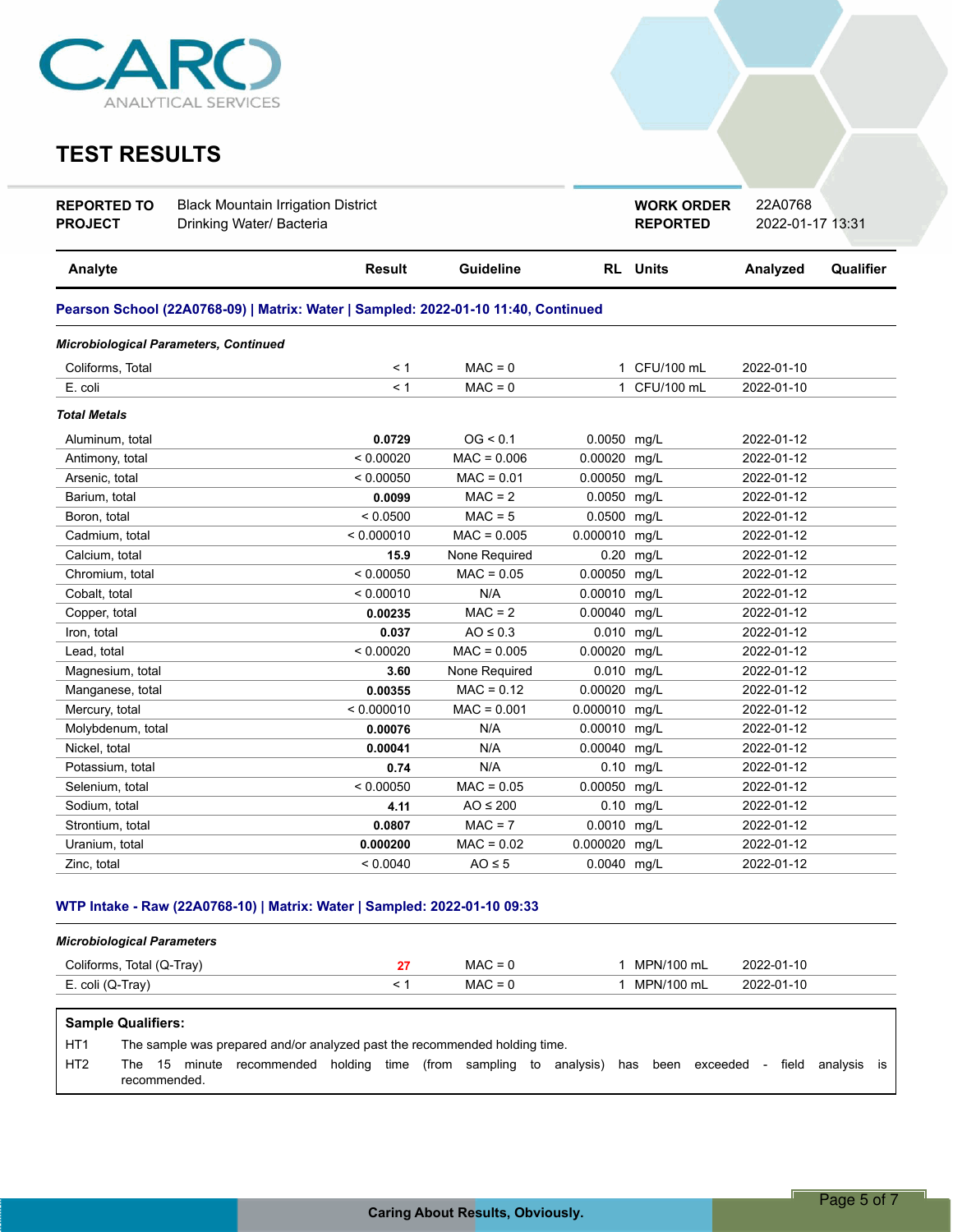

## **APPENDIX 1: SUPPORTING INFORMATION**

### **REPORTED TO** Black Mountain Irrigation District **PROJECT** Drinking Water/ Bacteria

**REPORTED** 2022-01-17 13:31 **WORK ORDER** 22A0768

| <b>Analysis Description</b>         | <b>Method Ref.</b>    | <b>Technique</b>                                                                        | <b>Accredited</b> | Location |
|-------------------------------------|-----------------------|-----------------------------------------------------------------------------------------|-------------------|----------|
| Alkalinity in Water                 | SM 2320 B* (2017)     | Titration with H2SO4                                                                    | ✓                 | Kelowna  |
| Anions in Water                     | SM 4110 B (2017)      | Ion Chromatography                                                                      | ✓                 | Kelowna  |
| Coliforms, Total in Water           | SM 9222* (2017)       | Membrane Filtration / Chromocult Agar                                                   | ✓                 | Kelowna  |
| Colour, True in Water               | SM 2120 C (2017)      | Spectrophotometry (456 nm)                                                              | ✓                 | Kelowna  |
| Conductivity in Water               | SM 2510 B (2017)      | <b>Conductivity Meter</b>                                                               | ✓                 | Kelowna  |
| Cyanide, SAD in Water               | <b>ASTM D7511-12</b>  | Flow Injection with In-Line UV Digestion and Amperometry                                | ✓                 | Kelowna  |
| E. coli in Water                    | SM 9222* (2017)       | Membrane Filtration / Chromocult Agar                                                   | ✓                 | Kelowna  |
| Hardness in Water                   | SM 2340 B* (2017)     | Calculation: 2.497 [total Ca] + 4.118 [total Mg] (Est)                                  | ✓                 | N/A      |
| Langelier Index in Water            | SM 2330 B (2017)      | Calculation                                                                             |                   | N/A      |
| Mercury, total in Water             | EPA 245.7*            | BrCl2 Oxidation / Cold Vapor Atomic Fluorescence<br>Spectrometry (CVAFS)                | ✓                 | Richmond |
| pH in Water                         | SM 4500-H+ B (2017)   | Electrometry                                                                            | ✓                 | Kelowna  |
| Solids, Total Dissolved in Water    | SM 1030 E (2017)      | SM 1030 E (2011)                                                                        |                   | N/A      |
| Total Metals in Water               | EPA 200.2 / EPA 6020B | HNO3+HCl Hot Block Digestion / Inductively Coupled<br>Plasma-Mass Spectroscopy (ICP-MS) | ✓                 | Richmond |
| Transmittance at 254 nm in<br>Water | SM 5910 B* (2017)     | <b>Ultraviolet Absorption</b>                                                           | ✓                 | Kelowna  |
| <b>Turbidity in Water</b>           | SM 2130 B (2017)      | Nephelometry                                                                            | ✓                 | Kelowna  |

*Note: An asterisk in the Method Reference indicates that the CARO method has been modified from the reference method*

#### **Glossary of Terms:**

| RL          | Reporting Limit (default)                                                                                             |
|-------------|-----------------------------------------------------------------------------------------------------------------------|
| % T         | <b>Percent Transmittance</b>                                                                                          |
| $\prec$     | Less than the specified Reporting Limit (RL) - the actual RL may be higher than the default RL due to various factors |
| °C          | Degrees Celcius                                                                                                       |
| AO.         | Aesthetic Objective                                                                                                   |
| CFU/100 mL  | Colony Forming Units per 100 millilitres                                                                              |
| CU          | Colour Units (referenced against a platinum cobalt standard)                                                          |
| <b>MAC</b>  | Maximum Acceptable Concentration (health based)                                                                       |
| mg/L        | Milligrams per litre                                                                                                  |
| MPN/100 mL  | Most Probable Number per 100 millilitres                                                                              |
| <b>NTU</b>  | <b>Nephelometric Turbidity Units</b>                                                                                  |
| OG          | Operational Guideline (treated water)                                                                                 |
| pH units    | $pH < 7$ = acidic, $ph > 7$ = basic                                                                                   |
| $\mu$ S/cm  | Microsiemens per centimetre                                                                                           |
| <b>ASTM</b> | <b>ASTM International Test Methods</b>                                                                                |
| <b>EPA</b>  | United States Environmental Protection Agency Test Methods                                                            |
| <b>SM</b>   | Standard Methods for the Examination of Water and Wastewater, American Public Health Association                      |